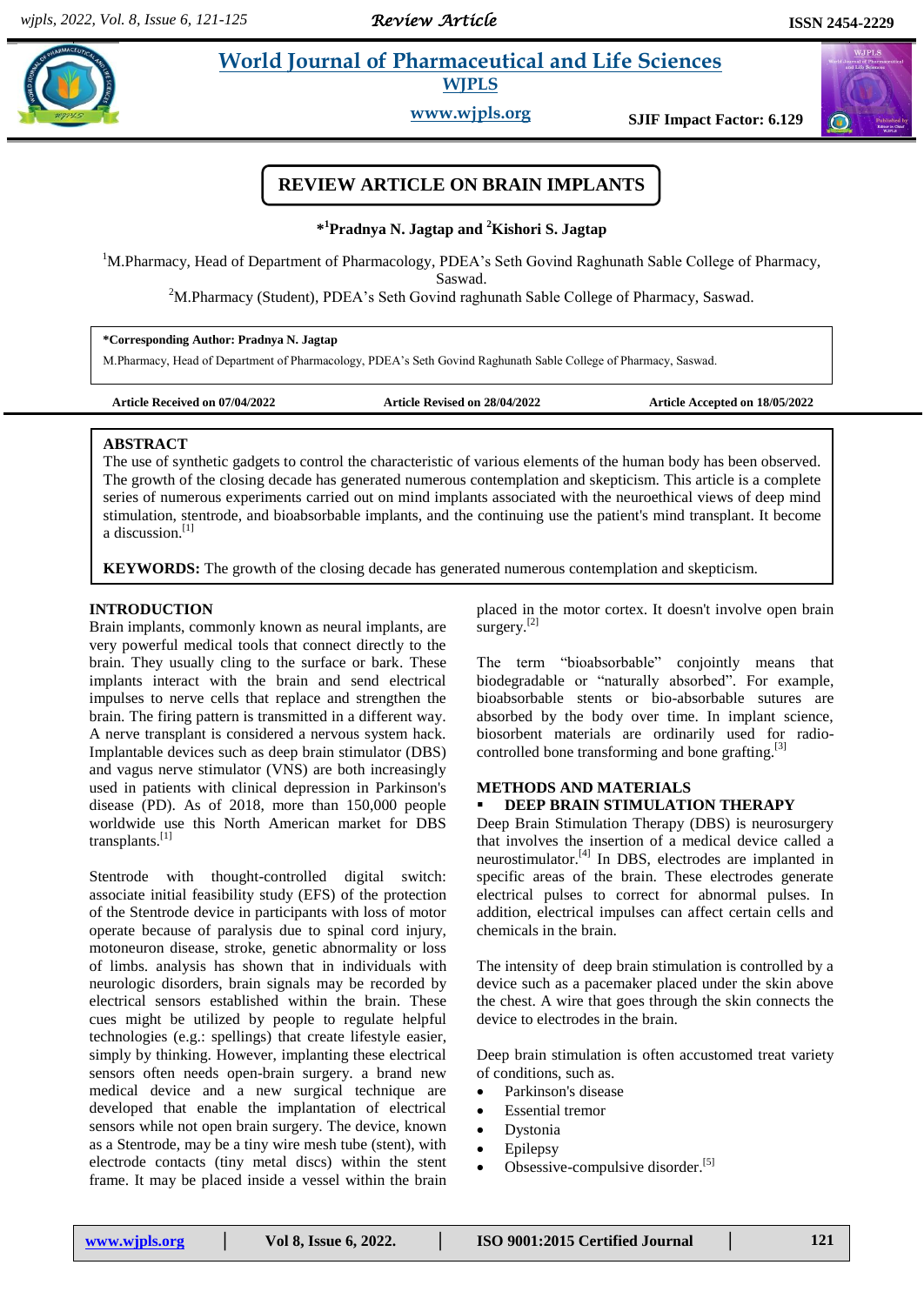#### **Deep brain stimulation (DBS)**

The DBS system is used to help control tremors and chronic movement disorders, like Parkinson's disease. Tiny electrodes are connected via a subcutaneous wire to a neurostimulator implanted under the skin near the clavicle.



**Figure No.1: Components of Deep Brain Stimulation system.**

#### **Working of deep brain stimulation**

Movement-related signs and symptoms in Parkinson's disorder and special neurological troubles are due to disorganized electric signs in areas of the brain that manipulate movement. When successful, DBS interrupts the unusual signs that purpose tremors and special motor symptoms and signs.

After a sequence of assessments that determines the most advantageous placement, neurosurgeons implant one or more wires known as "leads," with inside the brain. The leads are linked with an insulated wire extension to a completely small neurostimulator (electric powered generator) implanted beneath neath the person's collarbone, similar to a coronary heart pacemaker. Continuous pulses of electrical current from the neurostimulator via the leads and into the brain.

A few weeks after the neurostimulator has been in place, the medical doctor programs it to supply an electrical signal. This programming machine also can moreover take multiple visits over a period of weeks or months to ensure the present day is properly adjusted and provides effective results. In adjusting the device, the medical doctor seeks the most advantageous stability between improving symptom manipulation and limiting issue effects.<sup>[8]</sup>

### **The material used for DBS**

The deep brain stimulation device incorporates three parts: an electrode with a linear tetrad of platinum ring contacts, an extension cable, and a programmable implantable pulse generator (IPG) or battery.<sup>[9]</sup>

#### **Installation of DBS**

In deep brain stimulation, electrodes are located with inside the critical areas of the mind. The electrodes are connected via wires to a type of pacemaker device (known as an implantable pulse generator) positioned underneath the pores and pores and skin of the chest below the collarbone.

Once activated, the heartbeat generator sends non-stop electric powered pulses to the intention areas withinside the mind, improving the unusual hobby in that area of the brain that is causing symptoms and signs. The deep brain stimulation tool operates plenty in the same way as a pacemaker for the coronary coronary heart. In fact, deep brain stimulation is mentioned as "the pacemaker for the brain. [10]

#### **STENTRODE**

The tool modified into conceived through Australian neurologist Thomas Oxley, who has been developing the clinical implant due to the fact 2010, using sheep for testing. Human trials began in November 2020 with individuals that be troubled through amyotrophic lateral sclerosis, a type of ailment. The patients have been able to wirelessly cope with a walking system to text, email, shop, and economic organization using direct concept through the Stentrode mind-pc interface, marking the number one time a mind-pc interface modified into implanted via the patient's blood vessels, eliminating the want for open brain surgery.<sup>[11]</sup>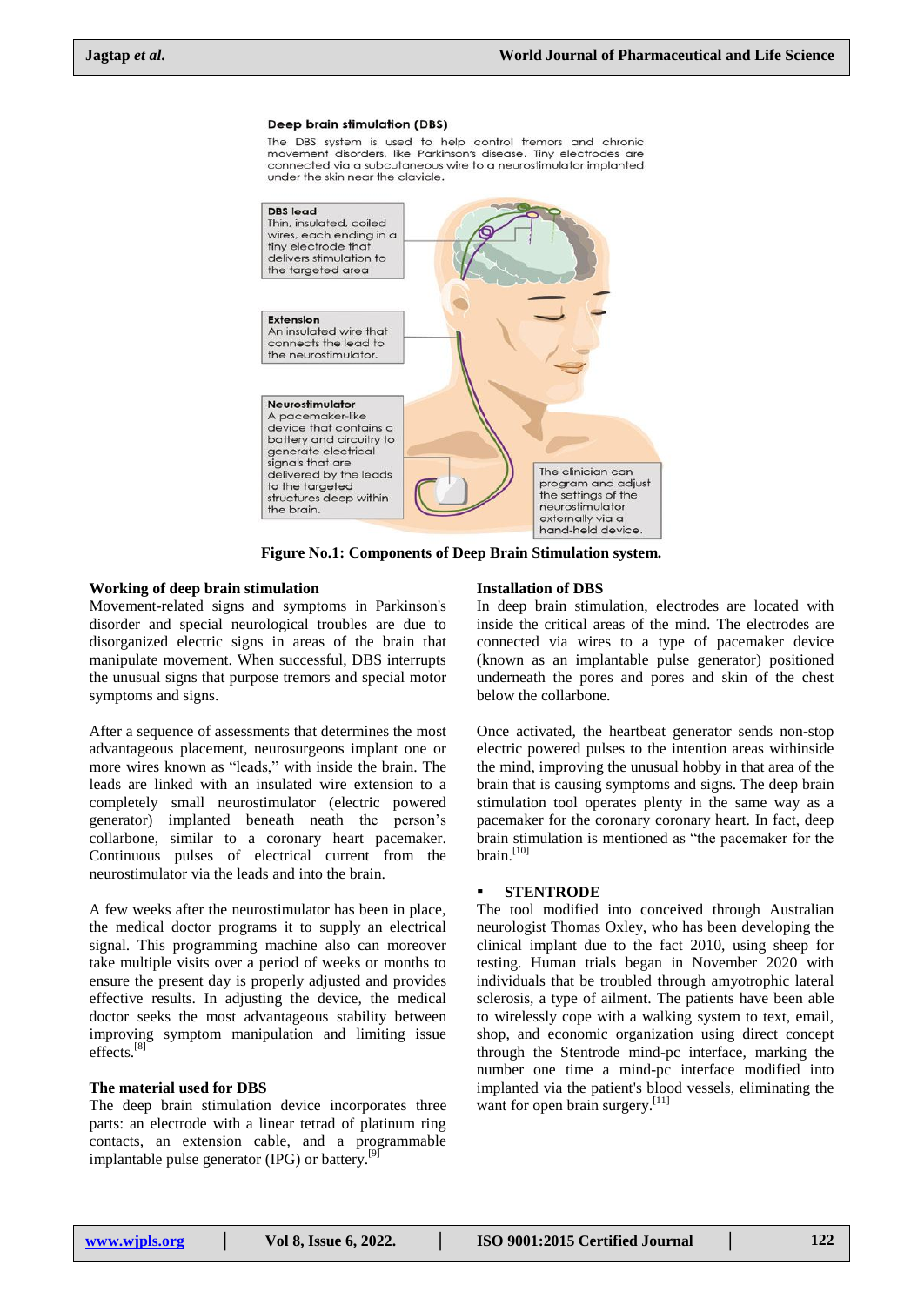

**Figure No.2: (a) Image of generation 1 preclinical animal StentrodeTM displaying the stent with electrodes (500µm diameter) and backing stylus. (b) Close-up of electrodes (small – 500µm, large – 750 µm diameter) at the stent struts.[12]**

#### **Material used for Stentrode**

The device, known as a Stentrode, measures simply 4mm in diameter and is formed from a powerful but terribly flexible alloy called nitinol.<sup>[13]</sup>

#### **Installation of stentrode**

The Stentrod is inserted into a vessel that sits over the motor cortex. Once in situ it expands to press the electrodes against the vessel wall about to the brain wherever it will record neural info and deliver currents on to targeted areas.  $[14]$  For spinal cord injury, the Stentrode device is planted inside a blood vessel at the highest of the top close to a neighborhood of the brain termed the motor cortex. However, the analysis team isn't restricted to implantation at this site and might leverage multiple locations to access totally different regions of the brain.<sup>[15]</sup>

Additionally we can say that Stentrode will be ingrained through a little keyhole incision within the neck, with the matchstick-sized device then guided through a vessel by X-ray till it rests over the motor cortex, the brain region liable for designing and closing voluntary movements. Here it's able to monitor electrical signals returning from the brain, and also stimulate brain regions that correspond with specific muscle movements, as incontestable within the pre-clinical trials on sheep.<sup>[16]</sup>

#### **Uses of Stentrode**

The Stentrode offers probably secure access to areas of the brain that we had now no longer previously taken into consideration accessing. This opens new possibilities for analysis and treatment of diverse situations consisting of epilepsy, Parkinson's disease, paralysis, and different neurological situations.<sup>[12]</sup>

#### **BIORESORBABLE IMPLANTS**

Bioresorbable means they may be absorbed by living tissue. A benefit of a bioabsorbable stent is that the arteries can continue to be flexible after the tool has dissolved. This isn't possible with metallic stents.<sup>[17]</sup>

The word "bioresorbable" additionally means biodegradable or "naturally absorbable". For example, a bioabsorbable stent or bioresorbable threads could be absorbed by the body over time. In implantology,

bioresorbable substances are regularly utilized in the utilized in guided bone regeneration, or bone grafts. $[3]$ 

Transient electronic systems represent a rising class of technology described through a capacity to bodily dissolve, sublime, chemically degrade, disintegrate, or remodel in a managed manner, both spontaneously or thru a cause event. Bioresorbable (or, equivalently, bioabsorbable) digital gadgets, as a subset of transient technologies, are designed to go through the whole dissolution while immersed in biofluids. Applications consist of transient implants and different scientific gadgets that serve critical functions in diagnostics and therapies, however with finite lifetimes matched to the ones of herbal organic techniques along with wound healing. Here, transience through biosorption gets rid of the gadgets without a trace, thereby bypassing the costs, complications, and dangers related to secondary surgical methods for device retrieval. Such structures call for whole units of bioresorbable electronic substances, consisting of semiconductors, dielectrics, and conductors because they are essential for constructing blocks for purposeful components. The issues aren't most effective in digital overall performance however in degradation chemistry and biocompatibility of each the substances and the goods in their reactions with biofluids.<sup>[18]</sup>



**Figure No. 3[: A variety of bioabsorbable implants.](https://www.researchgate.net/figure/A-variety-of-bioabsorbable-implants-for-use-in-spine-applications-Notes-Copyright-C_fig1_282531837)[19]**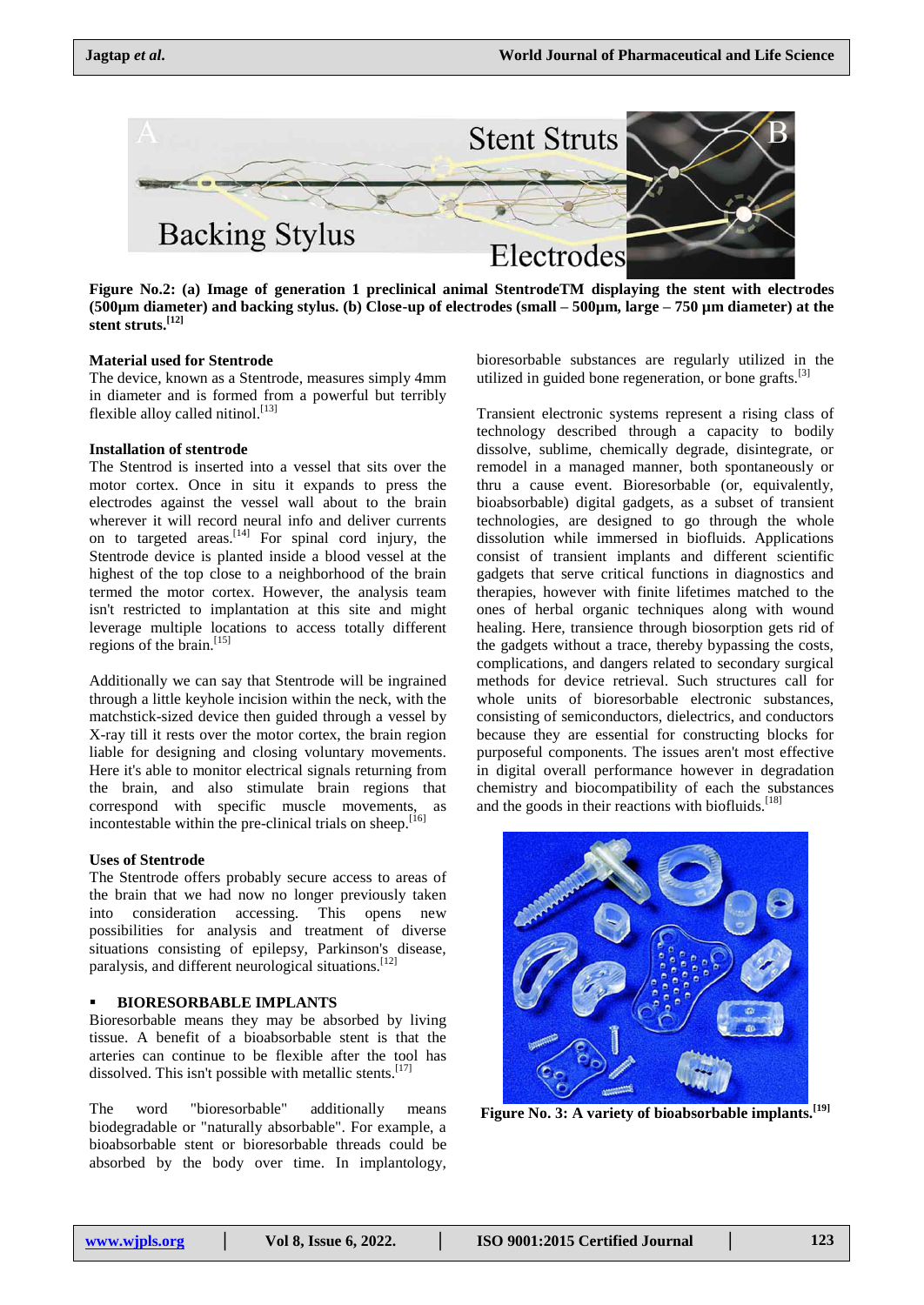#### **The material used for Bioresorbable Implants**

Material able to serve a cause after which disappearing in the human body is no magic folklore however primarily based totally on years of rigorous medical evidence tested clinical data, and huge business use. With over 5 many years of scientific use as substances for orthopedic programs, those styles of substances, referred to as bioresorbable substances, hold to discover use in novel programs inclusive of sutures, screws, stents, scaffolds, or even artificial skin. Their persevered improvement may be attributed to improvements in novel synthesis techniques, processing technologies, implant layout improvement, and revolutionary surgical techniques. Bioresorbable substances are capable of being degraded in physiological environments into products that might be metabolized into non-poisonous degradation merchandise or very well bio-absorbed.<sup>[20]</sup>

#### **Uses of bioresorbable implant**

Strong, elastic, bioresorbable implants might be beneficial in cartilage repair, vascular grafts, sinusitis remedy, and the treatment of pediatric conditions. Essential challenge of clinical implants used to deal with those tissues is the shortage of substances that mimic the strength and elasticity of the local tissue.<sup>[21]</sup>

#### **NEUROETHICS**

Neuroethics is a subject that research the moral, legal, and societal implications of neuroscience. Advances in our knowledge of the brain and capacity to display and modulate brain characteristic can increase unresolved moral questions, consisting of the ones associated with non-public identity, consciousness, and autonomy. For example, deep brain stimulation remedies may also alleviate signs and symptoms of Parkinson's disease.



**Figure no. 4: Neurological disorders and stroke.**

Neuroethics can work with neuroscientists to discover and address the moral questions that arise in neuroscience studies. As such, neuroethics can strengthen neuroscientific studies and contribute to how research is designed, conducted, interpreted, and applied. NINDS participates in numerous cross-company applications that support alliances between neuroethics and neuroscientists.<sup>[22]</sup>

#### **DISCUSSIONS**

The creation of brain implants has brought about a renaissance in present day neurosurgery and has certainly brought about the refinement withinside the remedy for complicated motor troubles like Parkinson'sDisease, Alzheimer's disease, intense epilepsy, and brain seizures. This evaluation has taken into consideration a variety of therapeutics throughout journals and the effects they have got yielded. However, the powerful manipulation of neuropsychiatric complications springing up for the duration of and after the treatment is the need of the hour. Future demanding situations in the utilization of bio-electronics device for the control of complicated neurological issues have to encompass improven understanding of the symptoms, unswerving and welltimed medication, thereby averting iatrogenic troubles as ways as possible. Every exercise technique has to pave manner for the patient's neural ethics and his/her 'brain privacy'. Contrivances like reminiscence chips, implants to circulation tune without delay into the brain, implants to govern the idea system and IQ in human beings must be delivered into use most effective after meticulous assessment in their professionals and cons.<sup>[1]</sup>

#### **REFERENCE**

- 1. Bhat VB. Brain Implants-An overview on the advancements and neuroethics. Brain, 2020 Jul; 7(07).
- 2. https://clinicaltrials.gov/ct2/show/NCT03834857.
- 3. https://www.icoi.org/glossary/bioresorbable/.
- 4. https://en.wikipedia.org/wiki/Deep\_brain\_stimulatio n.
- 5. https://www.mayoclinic.org/tests-procedures/deepbrain-stimulation/about/pac-20384562.
- 6. https://www.sgh.com.sg/news/medical-newssinghealth/parkinson-disease-deep-brainstimulation(FIGURE NO.1).
- 7. Kringelbach ML, Jenkinson N, Owen SL, Aziz TZ. Translational principles of deep brain stimulation. Nature Reviews Neuroscience, 2007 Aug; 8(8): 623-35.
- 8. https://www.hopkinsmedicine.org/health/treatmenttests-and-therapies/deep-brain-stimulation.
- 9. Ford B. Deep Brain Stimulation. Encyclopedia of Movement Disorders, 2010 Jan 1; 1: 277.
- 10. [https://my.clevelandclinic.org/health/treatments/210](https://my.clevelandclinic.org/health/treatments/21088-deep-brainstimulation#:~:text=In%20deep%20brain%20stimulation%2C%20electrodes) [88-deep](https://my.clevelandclinic.org/health/treatments/21088-deep-brainstimulation#:~:text=In%20deep%20brain%20stimulation%2C%20electrodes)[brainstimulation#:~:text=In%20deep%20brain%20st](https://my.clevelandclinic.org/health/treatments/21088-deep-brainstimulation#:~:text=In%20deep%20brain%20stimulation%2C%20electrodes)

[imulation%2C%20electrodes,](https://my.clevelandclinic.org/health/treatments/21088-deep-brainstimulation#:~:text=In%20deep%20brain%20stimulation%2C%20electrodes)the%20chest%20belo w%20the%20collarbone.

- 11. https://en.wikipedia.org/wiki/Stentelectrode\_recording\_array.
- 12. John SE, Grayden DB, Yanagisawa T. The future potential of the Stentrode. Expert review of medical devices, 2019 Oct 3; 16(10): 841-3.(FIGURE NO.2)
- 13. https://florey.edu.au/about/news-media/stimulatingthe-brain-without-surgery.
- 14. https://cdmrp.army.mil/scirp/research\_highlights/21 opie\_highlight.